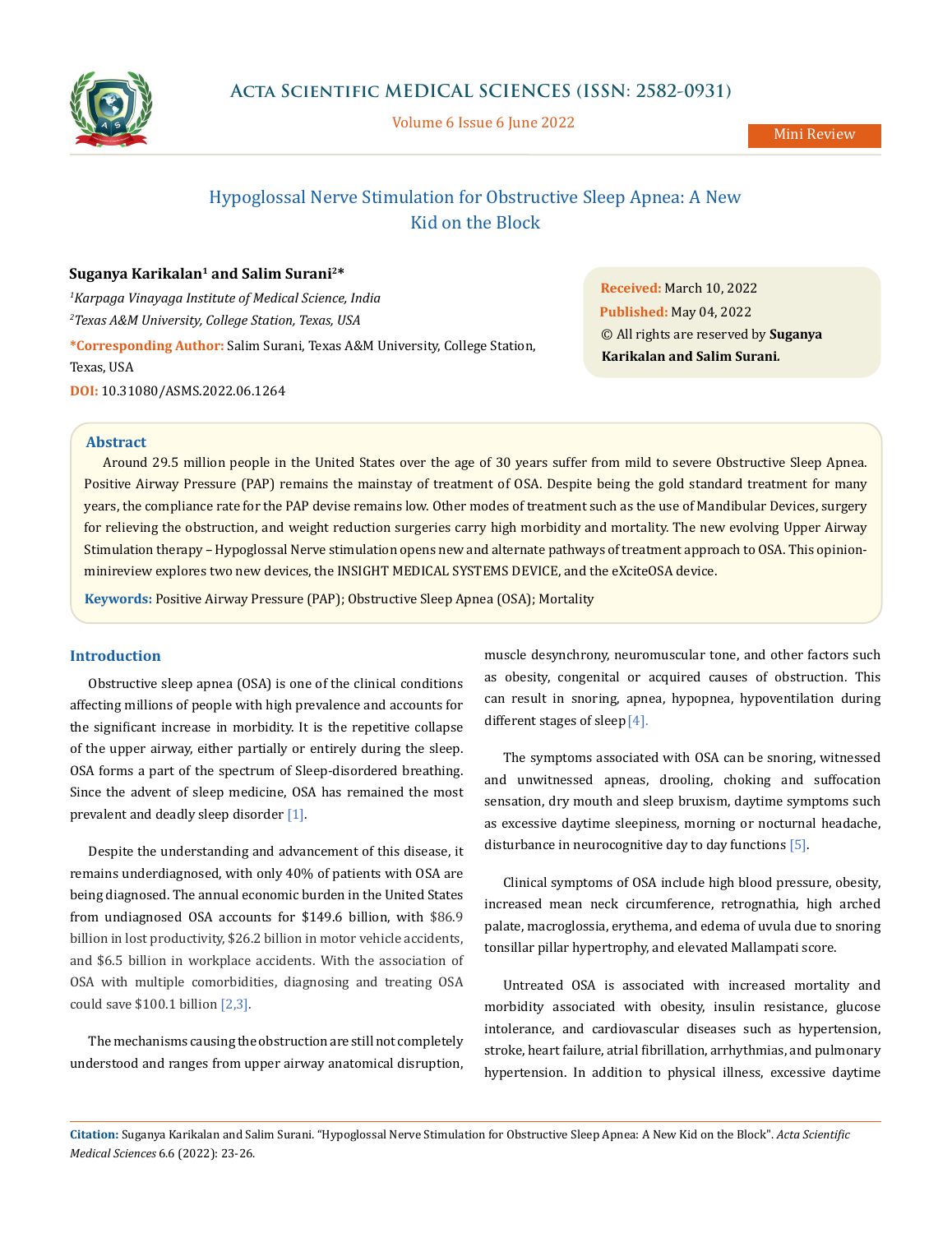sleepiness and neurocognitive disturbances can affect day-today function resulting in drowsy driving leading to accidents, sleepiness at work leading to job loss, and strained relationships.

The main principle behind the treatment and management relies on keeping the airway patent during sleep, thus reducing the symptoms. The treatment options include behavior modifications, PAP, and surgical management. Depending on the severity of symptoms and Apnea Index (AI), treatment options can be chosen. Positive Airway Pressure remains the ultimate treatment option for patients with OSA currently. However, positive airway pressure devices are often uncomfortable for patients who require to be mobile and for those who cannot tolerate devices during sleep leading to low compliance  $[3,6,7]$ .

Besides the PAP devices, oral appliances and surgical intervention has been considered. Lately, there has been increasing interest in genioglossal muscle stimulation to help patients with mild to moderate OSA  $[8]$ . Hypoglossal nerve stimulation has made its way to clinical practice, but its applications have been limited due to expertise, cost, efficacy, and selection criteria. Recently, the daytime genioglossal muscle stimulation device has been approved for patients with mild OSA, which is cheaper and noninvasive. In this minireview, we will try to discuss the two new devices, their indication, and their efficacy which helps in improving OSA by genioglossal muscle stimulation or hypoglossal nerve stimulation. Though polysomnography is the gold standard for diagnosing obstructive sleep apnea, it doesn't provide anatomic details of airway obstruction. The Drug-induced Sleep endoscopy (DISE) procedure allows the evaluation of the dynamics of the upper airway. It is primarily used for patient selection for surgical procedures for OSA treatment. It can also be used to analyze the reasons for the failure of Positive Airway Pressure treatments. DISE is a fiber optic examination of the upper airway under druginduced sedation  $[9]$ . During the procedure, the patient is kept supine, with the environment in the procedure room mimicking the patient's usual sleep environment. Controlled sedation is given using propofol or midazolam, or both. Once a required level of sedation is achieved, a flexible fiberoptic endoscope is inserted, and structures of the upper airway, nasal passage, velum, the base of tongue, epiglottis, and larynx are visualized. There is no universal scoring system  $[10]$ . The commonly used scoring system is the VOTE classification, which assesses the degree of obstruction

at four levels- Velum, Oropharynx Lateral Walls, Tongue Base, and Epiglottis. Patients with mild OSA are noted to have obstruction most often at a single site, whereas patients with severe OSA have a blockage at multiple sites [11]. Based on the maneuvers during the procedure, such as chin lift-jaw thrust, also help in assessment for Mandibular Assist Device.

PAP remains the first-line treatment of choice for OSA. However, the constant need to use the device, fewer choices of mobility, and lack of compliance for using PAP, alternate treatment modes for OSA are currently being explored. The other treatment procedure for OSA is surgical procedures such as Uvulopalatopharyngoplasty (UPPP), tongue base resection, hyoid suspension, multilevel pharyngeal surgery, etc. [12].

The latest advancement in science has opened a new model of OSA management with the minimally invasive procedure and device usage – Hypoglossal Airway Stimulation or the Upper Airway Stimulation (UAS) procedure using the Inspire medical systems inc.

The hypoglossal nerve is a somatic motor efferent nerve that innervates the tongue muscles. Among its four branches, the meningeal, descending, hypothyroid and muscular; the muscular branch supplies all the intrinsic and extrinsic muscles except the palatoglossus, which receives its innervation from the Vagus nerve [13]. The extrinsic muscles assist in drawing the tongue forward, upward, and retraction the tongue. Genioglossus remains the critical phasic muscle in the pathogenesis of OSA. Stimulation of the genioglossus muscle results in depression and protrusion of the tongue. Thus, maintaining the patency of the upper airway and decreasing the upper airway collapsibility. Loss of this muscle activity results in collapse of the upper airway  $[10]$ . The absence of upper airway collapsibility during wakefulness is attributed to reducing airway muscle tone and changes in the neural drive  $[4,14]$ .

Upper Airway Stimulation (UAS) is indicated in patients with mild to moderate OSA who cannot tolerate positive airway pressure therapy or have failed PAP therapy. The UAS is currently used in patients aged 22 years and above. UAS is contraindicated in patients with central sleep apnea, sleep hypoventilation, complete palatal collapse, or patients with BMI above  $32\text{kg}/\text{m}^2$ .

The latest treatment modulations for OSA target the hypoglossal nerve stimulation to maintain upper airway patency. These devices

24

**Citation:** Suganya Karikalan and Salim Surani*.* "Hypoglossal Nerve Stimulation for Obstructive Sleep Apnea: A New Kid on the Block". *Acta Scientific Medical Sciences* 6.6 (2022): 23-26.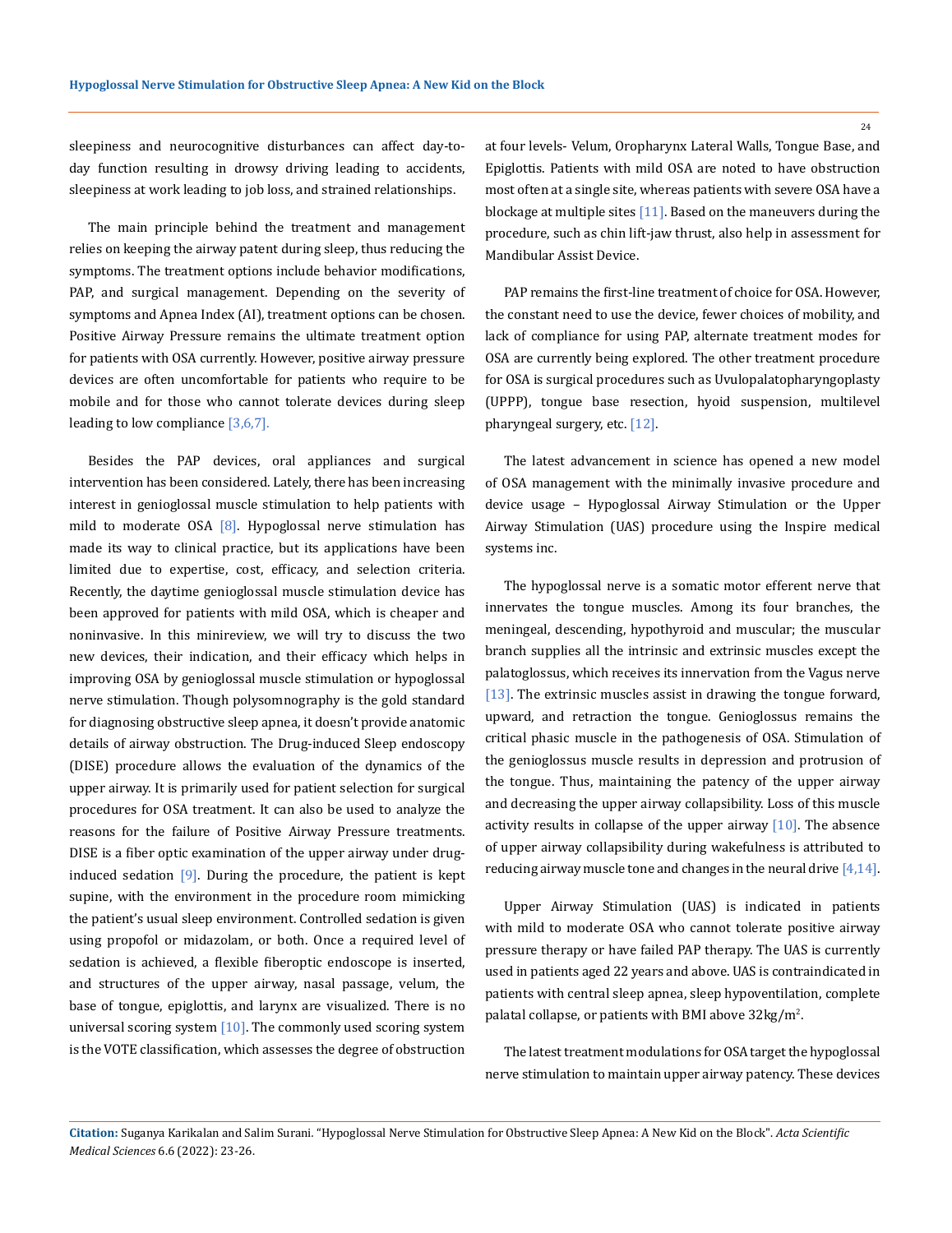contain a sensor, implantable pulse generator, and stimulating electrodes. The sensor detects intercostal chest respiratory movements sends signals to the pulse generator in the subclavian muscle, which sends stimulus to the branches of the hypoglossal nerve resulting in protrusion of the tongue and opening of the upper airway. Selection of patient requires assessment of patient using DISE procedure. The implantation of the device requires a short surgical procedure under anesthesia. Studies conducted using INSPIRE MEDICAL SYSTEMS DEVICE showed changes in OSA severity with reductions in Apnea-Hypopnea Index and oxygen desaturation levels. Examination at baseline, one month, and follow-up after 12 months showed significant improvement in AHI score, Functional Outcome of Sleep Questionnaire (FOSQ), and Epworth sleepiness score. Adverse effects include post-surgical procedure effects such as discomfort at the implantation site requiring repetition of the implantation procedure (reported in 2 patients), throat discomfort, pain at the insertion site, short-lived muscle soreness. Loss of tongue sensation was reported in 18% of the patients, which recovered in less than 30 days post-procedure. No permanent sensation loss was reported  $[15]$ . The ADHERE registry is an international prospective observational study that collects UAS outcome details from patients and physicians. This study shows the durability and adherence to UAS are high. Female sex and lower baseline BMI predict better positive outcomes from UAS therapy  $[16]$ . Five-year outcomes post-UAS therapy show improvement of sleep quality, quality of life, better respiratory function, and less adverse severe events [10,17,18].

#### **Continuous hypoglossal nerve stimulation**

The INSPIRE medical device requires stimulation from respiratory movements. The aura6000 system by ImThera Inc. consists of a silicone cuff with six independent electrodes inserted around the hypoglossal nerve, connected to the Implanted Pulse Generator and sensor. The IPG is implanted in the pectoral pocket subcutaneously. Stimulation was titrated 3- or 4-weeks post-surgery, and patients were followed with scheduled visits. A decrease in daytime sleepiness was observed at three months and continued to decrease until 12 months of the study. Fatigue Subjective Scale and Epworth sleepiness scale show reduction at three months until after 12 months of the study  $[6]$ . Adverse events most often were technical, either requiring replacement or repair. Loss of tongue sensation was observed in two patients

who recovered without sequelae. The cyclical stimulation of the hypoglossal nerve tends to cause the minor repair to the nerve fiber. Patients in the study found the treatment comfortable despite the required charging duration of one hour. The aura6000 is currently

#### **Bilateral hypoglossal nerve stimulation**

in the clinical trials phase III.

The Genio system consists of a disposable external activation unit that can be worn on the chin at night and removed in the morning, a stimulation unit implanted in the submental region over the genioglossus muscle, and electrodes inserted on the right and left hypoglossal nerve branches. The BLAST OSA study participants required four months for stimulation therapy tolerance. The study showed high treatment compliance with minimal adverse events. The main advantages of the Genio system are bilateral stimulation, minimal implanted components, predetermined rates, and cycle duration [8].

#### **The eXciteOSA**

A prospective cohort study was conducted at Queens Hospital, UK, on 75 patients with primary snoring or mild OSA using the eXciteOSA device<sup>14</sup>. The eXciteOSA device consists of a mouthpiece that fits the tongue, a control unit that attaches to the agent, and a phone application that helps to manage the functions of the device. The eXciteOSA device delivers neuromuscular electrical stimulation to the intrinsic and extrinsic muscles, increasing the muscle tone and thus preventing excessive relaxation [14]. This device consists of having biphasic pulses at 20Hz for 10 seconds, followed by 20 seconds rest, for a total of 20 minutes. The principle of the eXciteOSA device is the fast-to-slow fiber transition by electrical stimulation, which increases the endurance of the genioglossus, thus causing a reduction in the number of obstructive respiratory events. There is a decrease in snoring time, and a decrease of AHI has been noted to be statistically significant<sup>14</sup>. The eXciteOSA device has the advantage of requiring only daytime usage, thus potentially improving patient compliance to therapy [14]. It has been observed that the use of the eXciteOSA device resulted in mean adherence of 83% [19]. Since the eXciteOSA enables daytime therapy, it has demonstrated better patient and bed partner sleep quality [19].

#### **Conclusion**

Hypoglossal nerve stimulation is the emerging therapy for OSA. Patient-centric treatment plans can be devised with the

25

**Citation:** Suganya Karikalan and Salim Surani*.* "Hypoglossal Nerve Stimulation for Obstructive Sleep Apnea: A New Kid on the Block". *Acta Scientific Medical Sciences* 6.6 (2022): 23-26.